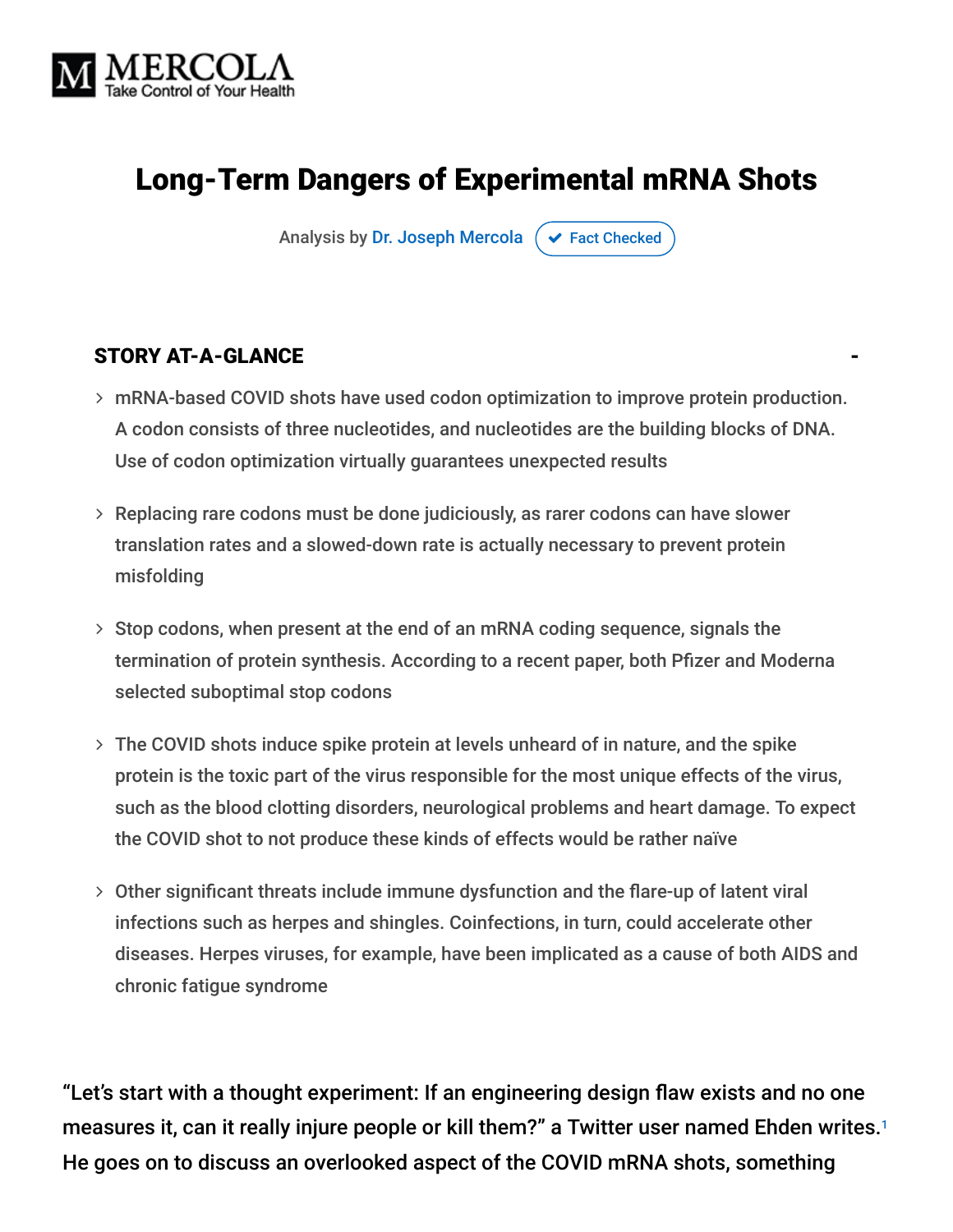called "codon optimization," which virtually guarantees unexpected results. Ehden explains: 2

*"Trying to tell your body to generate proteins is hard for many reasons. One of them is the fact that when you try to run the protein information via ribosomes which process that code and generate the protein, it can be very slow or can get stuck during the process.*

*Luckily, scientists found a way to overcome this problem, by doing code substitution: instead of using the original genetic code to generate the protein, they changed the letters in the code so the code would be optimized. This is known as Codon Optimization."*

## COVID Shots Use Codon Optimization

A codon consists of three nucleotides, and nucleotides are the building blocks of DNA. An August 2021 article in Nature Reviews Drug Discovery, addressed the use of codon optimization as follows: 3

*"The open reading frame of the mRNA vaccine is the most crucial component because it contains the coding sequence that is translated into protein.*

*Although the open reading frame is not as malleable as the non-coding regions, it can be optimized to increase translation without altering the protein sequence by replacing rarely used codons with more frequently occurring codons that encode the same amino acid residue.*

*For instance, the biopharmaceutical company CureVac AG discovered that human mRNA codons rarely have A or U at the third position and patented a strategy that replaces A or U at the third position in the open reading frame with G or C. CureVac used this optimization strategy for its SARS-CoV-2 candidate CVnCoV …*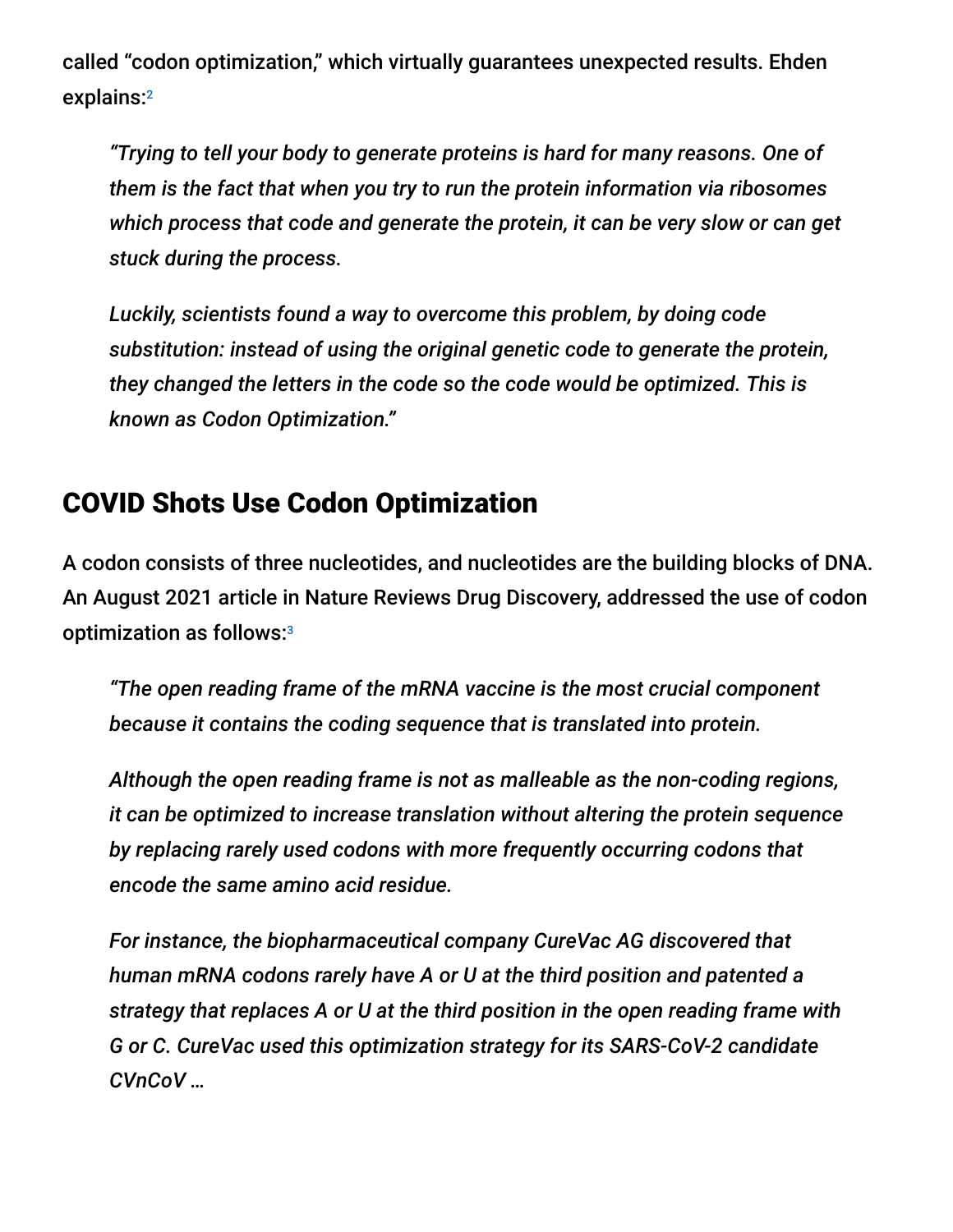*Although replacement of rare codons is an attractive optimization strategy, it must be used judiciously. This is because, in the case of some proteins, the slower translation rate of rare codons is necessary for proper protein folding.*

*To maximize translation, the mRNA sequence typically incorporates modified nucleosides, such as pseudouridine, N1-methylpseudouridine or other nucleoside analogues. Because all native mRNAs include modified nucleosides, the immune system has evolved to recognize unmodified single-stranded RNA, which is a hallmark of viral infection.*

*Specifically, unmodified mRNA is recognized by pattern recognition receptors, such as Toll-like receptor 3 (TLR3), TLR7 and TLR8, and the retinoic acidinducible gene I (RIGI) receptor. TLR7 and TLR8 receptors bind to guanosine- or uridine-rich regions in mRNA and trigger the production of type I interferons, such as IFNα, that can block mRNA translation.*

*The use of modified nucleosides, particularly modified uridine, prevents recognition by pattern recognition receptors, enabling sufficient levels of translation to produce prophylactic amounts of protein.*

*Both the Moderna and Pfizer–BioNTech SARS-CoV-2 vaccines … contain nucleoside-modified mRNAs. Another strategy to avoid detection by pattern recognition receptors, pioneered by CureVac, uses sequence engineering and codon optimization to deplete uridines by boosting the GC content of the vaccine mRNA."*

Much of this information was previously reviewed in my interview with Stephanie Seneff, Ph.D., and Judy Mikovits, Ph.D. You can't see the article but the video is embedded above. This study was published well after our interview and merely confirms what Seneff and Mikovits have unraveled in their research.

According to Ehden, 60.9% of the codons in COVID shots have been optimized, equivalent to 22.5% of the nucleotides, but he doesn't specify which shot he's talking about, or exactly where the data came from.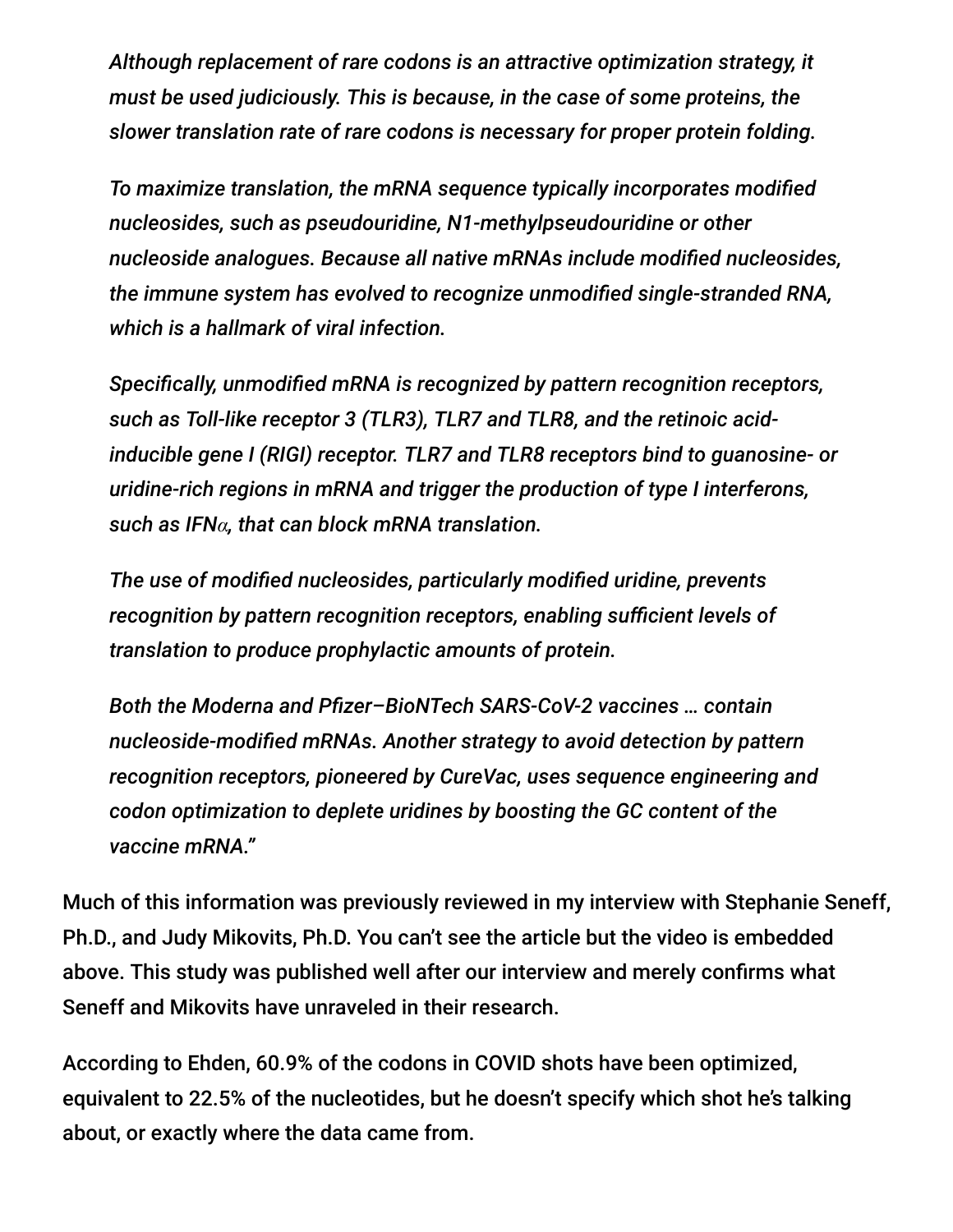That all mRNA COVID shots are using codon optimization to one degree or another is clear, however. A July 2021 article<sup>4</sup> in the journal Vaccines specifically evaluates and comments on the Pfizer/BioNTech and Moderna mRNA shots, noting:

*"The design of Pfizer/BioNTech and Moderna mRNA vaccines involves many different types of optimizations … The mRNA components of the vaccine need to have a 5′-UTR to load ribosomes efficiently onto the mRNA for translation initiation, optimized codon usage for efficient translation elongation, and optimal stop codon for efficient translation termination.*

*Both 5′-UTR and the downstream 3′-UTR should be optimized for mRNA stability. The replacement of uridine by N1-methylpseudourinine (Ψ) complicates some of these optimization processes because Ψ is more versatile in wobbling than U. Different optimizations can conflict with each other, and compromises would need to be made.*

*I highlight the similarities and differences between Pfizer/BioNTech and Moderna mRNA vaccines and discuss the advantage and disadvantage of each to facilitate future vaccine improvement. In particular, I point out a few optimizations in the design of the two mRNA vaccines that have not been performed properly."*

#### What Can Go Wrong?

One key take-home from the Nature Reviews Drug Discovery article<sup>5</sup> cited above is that replacing rare codons "must be used judiciously," as rarer codons can have slower translation rates and a slowed-down rate is actually necessary to prevent protein misfolding.

**<sup>66</sup>** The spike protein is the toxic part of the virus<br>responsible for the most unique effects of the viru **responsible for the most unique effects of the virus, such as the blood clotting disorders, neurological**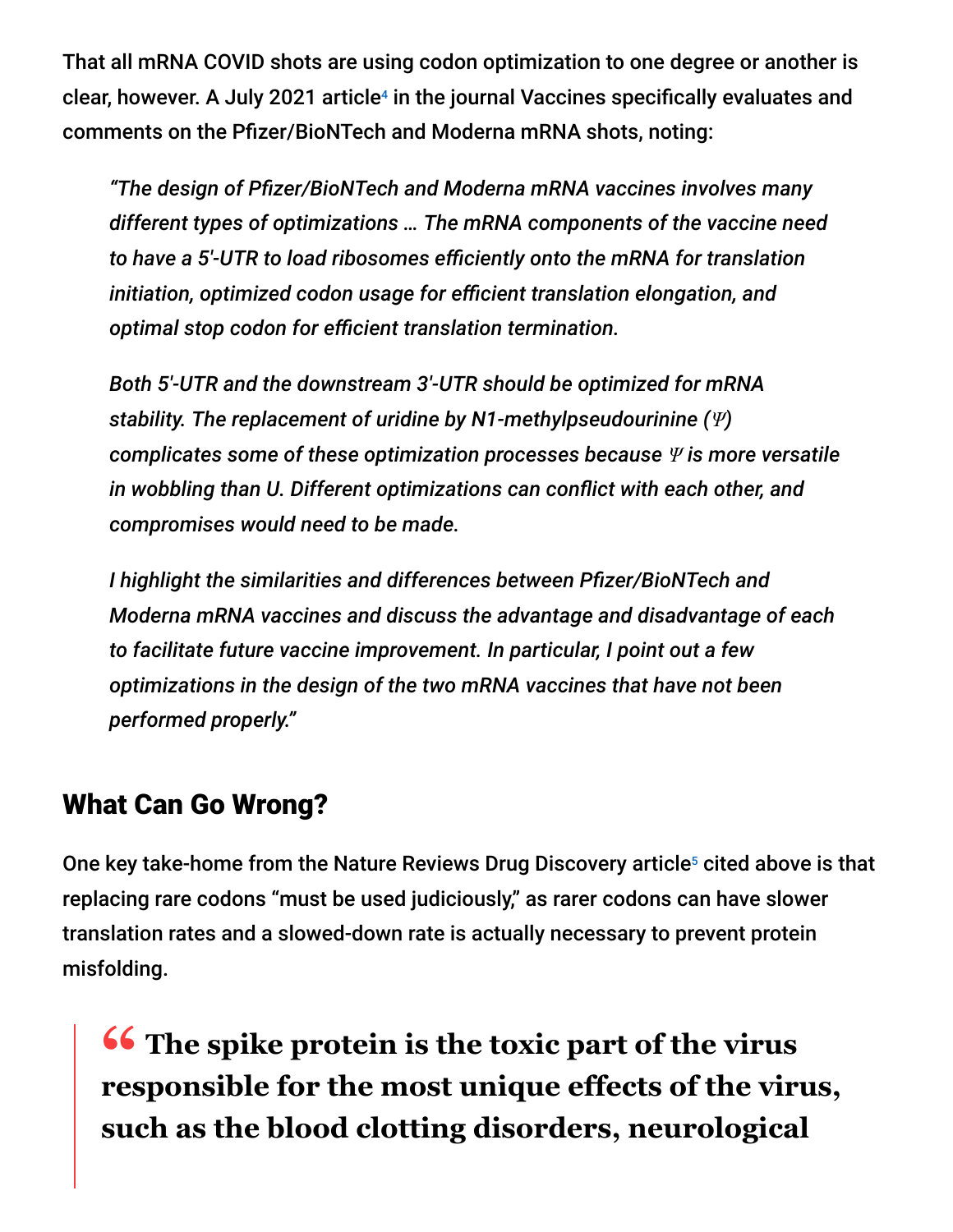# **problems and heart damage. To expect the COVID shot to not produce these kinds of effects would be rather naïve."**

A (adenine) and U (uracil) in the third position are rare, and the COVID shots replace these A's and U's with G's (guanine) or C's (cytosine). According to Seneff, this switch results in a 1,000-fold greater amount of spike protein compared to being infected with the actual virus.

What could go wrong? Well, just about anything. Again, the shot induces spike protein at levels unheard of in nature (even if SARS-CoV-2 is a "souped up" manmade concoction), and the spike protein is the toxic part of the virus responsible for the most unique effects of the virus, such as the blood clotting disorders, neurological problems and heart damage.

So, to expect the COVID shot to not produce these kinds of effects would be rather naïve. The codon switches might also result in protein misfolding, which is equally bad news. As explained by Seneff in our previous interview:

*"The spike proteins that these mRNA vaccines are producing … aren't able to go into the membrane, which I think is going to encourage it to become a problematic prion protein. Then, when you have inflammation, it upregulates alpha-synuclein [a neuronal protein that regulates synaptic traffic and neurotransmitter release].*

*So, you're going to get alpha-synuclein drawn into misfolded spike proteins, turning into a mess inside the dendritic cells in the germinal centers in the spleen. And they're going to package up all this crud into exosomes and release them. They're then going to travel along the vagus nerve to the brainstem and cause things like Parkinson's disease.*

*So, I think this is a complete setup for Parkinson's disease ... It's going to push forward the date at which someone who has a propensity towards Parkinson's is going to get it.*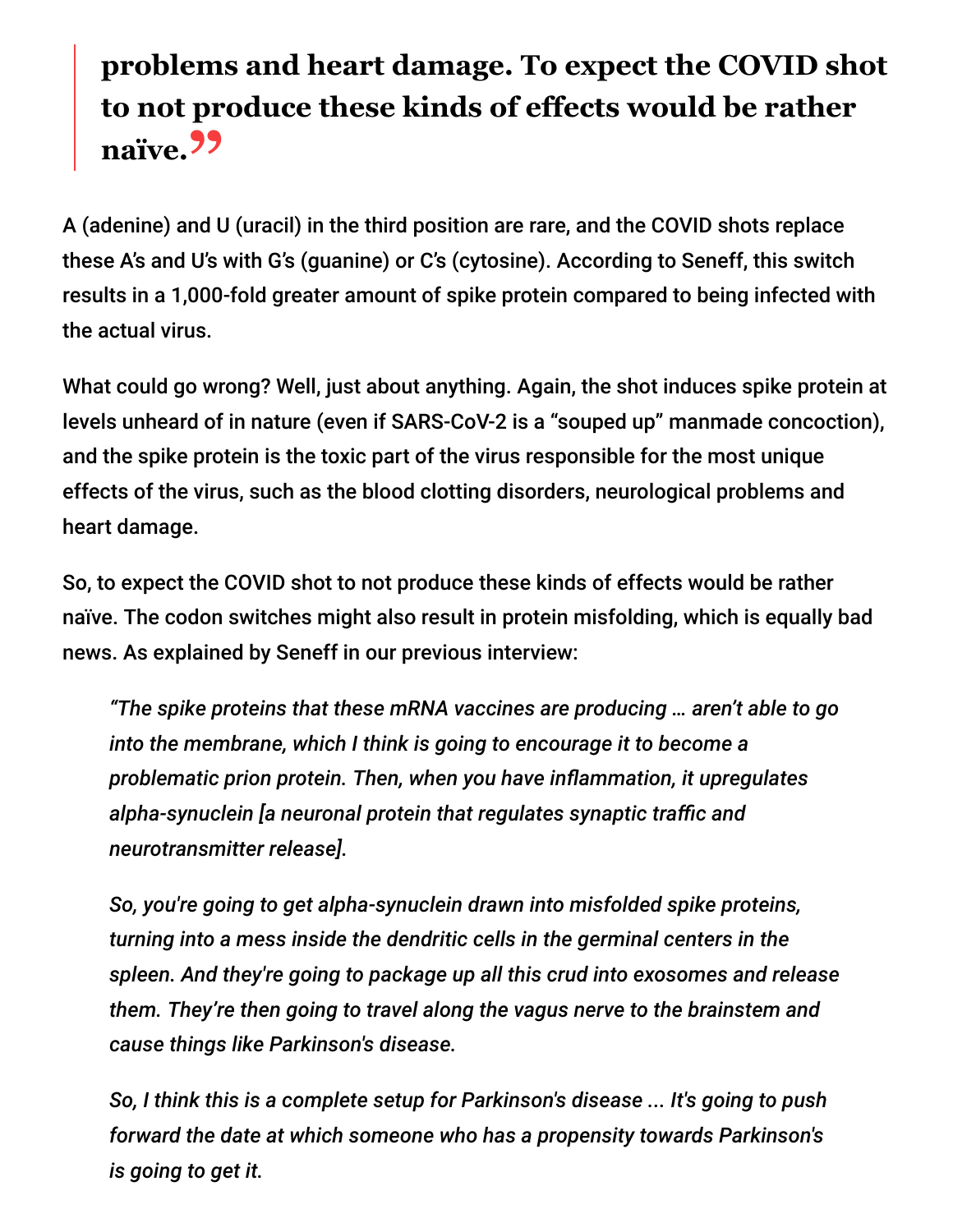*And it's probably going to cause people to get Parkinson's who never would have gotten it in the first place — especially if they keep getting the vaccine every year. Every year you do a booster, you bring the date that you're going to get Parkinson's ever closer."*

#### Immune Dysfunction and Viral Flare-Ups

Other significant threats include immune dysfunction and the flare-up of latent viral infections, which is something Mikovits has been warning about. In our previous interview, she noted:

*"We use poly(I:C) [a toll-like receptor 3 agonist] to signal the cell to turn on the type I interferon pathway, and because [the spike protein your body produces in response to the COVID shot] is an unnatural synthetic envelope, you're not seeing poly(I:C), and you're not [activating] the Type I interferon pathway.*

*You've bypassed the plasmacytoid dendritic cell, which combined with IL-10, by talking to the regulatory B cells, decides what subclasses of antibodies to put out. So, you've bypassed the communication between the innate and adaptive immune response. You now miss the signaling of the endocannabinoid receptors …*

*A large part of Dr. [Francis] Ruscetti's and my work over the last 30 years has been to show you don't need an infectious transmissible virus — just pieces and parts of these viruses are worse, because they also turn on danger signals. They act like danger signals and pathogen-associated molecular patterns.*

*So, it synergistically leaves that inflammatory cytokine signature on that spins your innate immune response out of control. It just cannot keep up with the myelopoiesis [the production of cells in your bone marrow]. Hence you see a skew-away from the mesenchymal stem cell towards TGF-beta regulated hematopoietic stem cells.*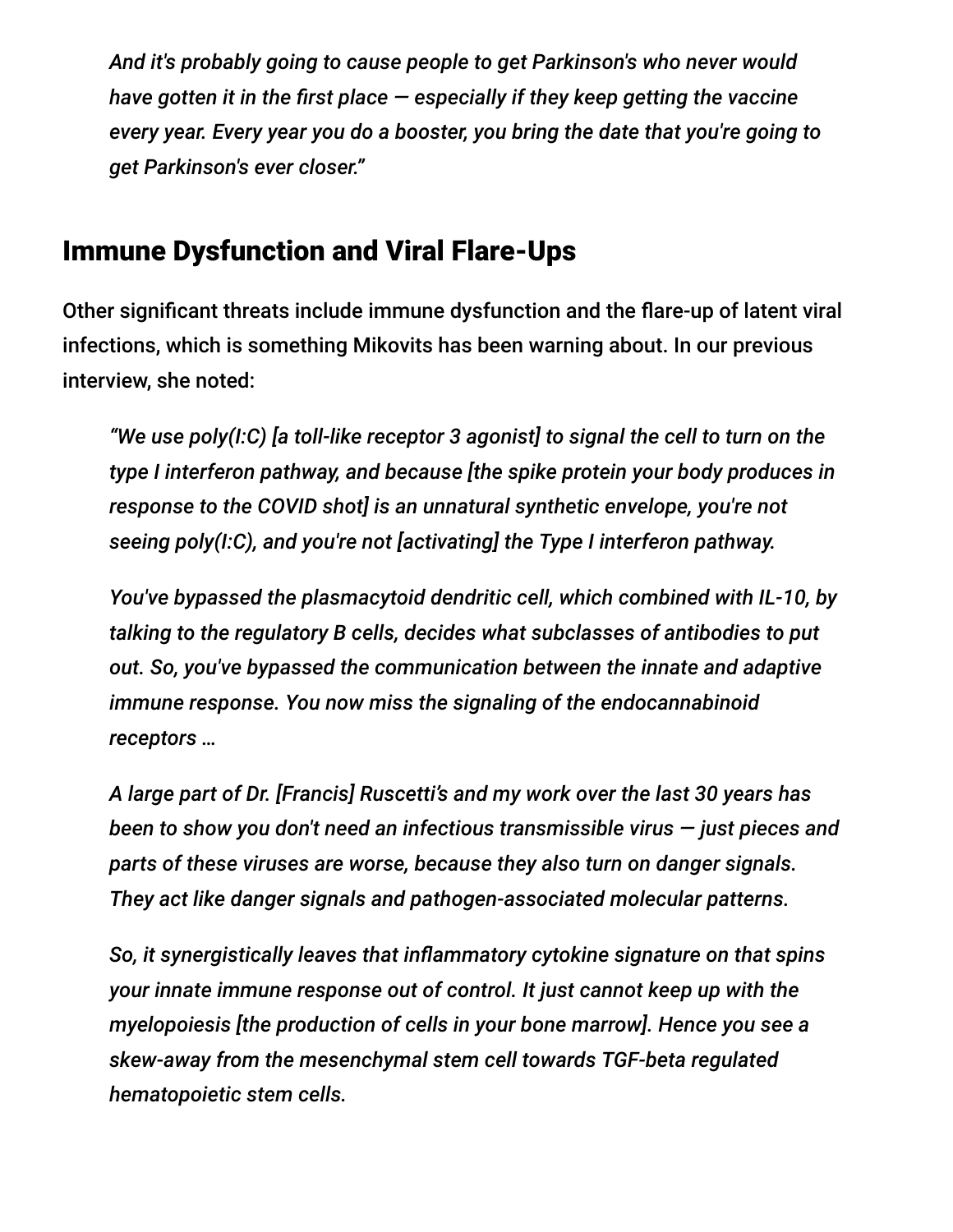*This means you could see bleeding disorders on both ends. You can't make enough firetrucks to send to the fire. Your innate immune response can't get there, and then you've just got a total train wreck of your immune system."*

We're now seeing reports of herpes and shingles infection following COVID-19 injection, and this is precisely what you can expect if your Type I interferon pathway is disabled. That's not the end of your potential troubles, however, as these coinfections could accelerate other diseases as well.

For example, herpes viruses have been implicated as a trigger of both AIDS $<sup>6</sup>$  and myalgic</sup> encephalomyelitis<sup>7</sup> (chronic fatigue syndrome or ME-CFS). According to Mikovits, these diseases don't appear until viruses from different families partner up and retroviruses take out the Type 1 interferon pathway. Long term, the COVID mass injection campaign may be laying the foundation for a rapidly approaching avalanche of a wide range of debilitating chronic illnesses.

## Are COVID Shots Appropriately Optimized?

As noted in the Vaccines article cited earlier, the codon optimization in the Pfizer and Moderna shots could be problematic:<sup>8</sup>

*"As mammalian host cells attack unmodified exogeneous RNA, all U nucleotides were replaced by N1-methylpseudouridine (Ψ). However, Ψ wobbles more in base-pairing than U and can pair not only with A and G, but also, to a lesser extent, with C and U.*

*This is likely to increase misreading of a codon by a near-cognate tRNA. When nucleotide U in stop codons was replaced by Ψ, the rate of misreading of a stop codon by a near-cognate tRNAs increased.*

*Such readthrough events would not only decrease the number of immunogenic proteins, but also produce a longer protein of unknown fate with potentially deleterious effects …*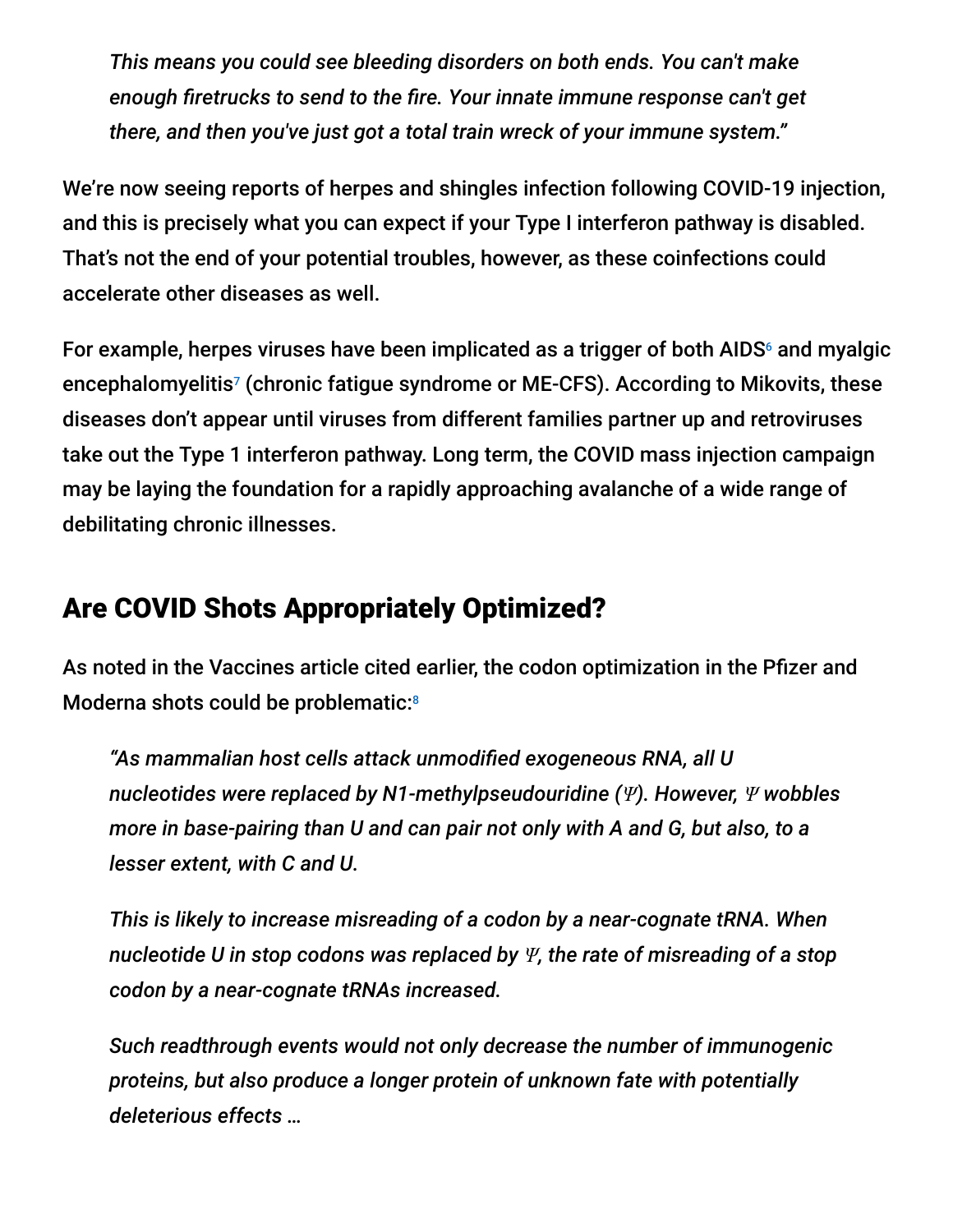*The designers of both vaccines considered CGG as the optimal codon in the CGN codon family and recoded almost all CGN codons to CGG … [M]ultiple lines of evidence suggest that CGC is a better codon than CGG. The designers of the mRNA vaccines (especially mRNA-1273) chose a wrong codon as the optimal codon."*

The paper also points out the importance of vaccine mRNA to be translated accurately and not merely effectively, because if the wrong amino acids are incorporated, it can confuse your immune system and prevent it from identifying the correct targets.

Accuracy is also important in translation termination, and here it comes down to selecting the correct stop codons. Stop codons (UAA, UAG or UGA), when present at the end of an mRNA coding sequence signals the termination of protein synthesis.

According to the author, both Pfizer and Moderna selected less than optimal stop codons. "UGA is a poor choice of a stop codon, and UGAU in Pfizer/BioNTech and Moderna mRNA vaccines could be even worse," she says.

## What Health Problems Can We Expect to See More Of?

While the variety of diseases we may see a rise in as a result of this vaccination campaign are myriad, some general predictions can be made. We've already seen a massive uptick in blood clotting disorders, heart attacks and stroke, as well as heart inflammation.

More long term, Seneff believes we'll see a significant rise in cancer, accelerated Parkinson's-like diseases, Huntington's disease, and all types of autoimmune diseases and neurodegenerative disorders.

Mikovits also suspects many will develop chronic and debilitating diseases and will die prematurely. At highest risk, she places those who are asymptomatically infected with XMRVs and gammaretroviruses from contaminated conventional vaccines. The COVID shot will effectively accelerate their death by crippling their immune function. "The kids